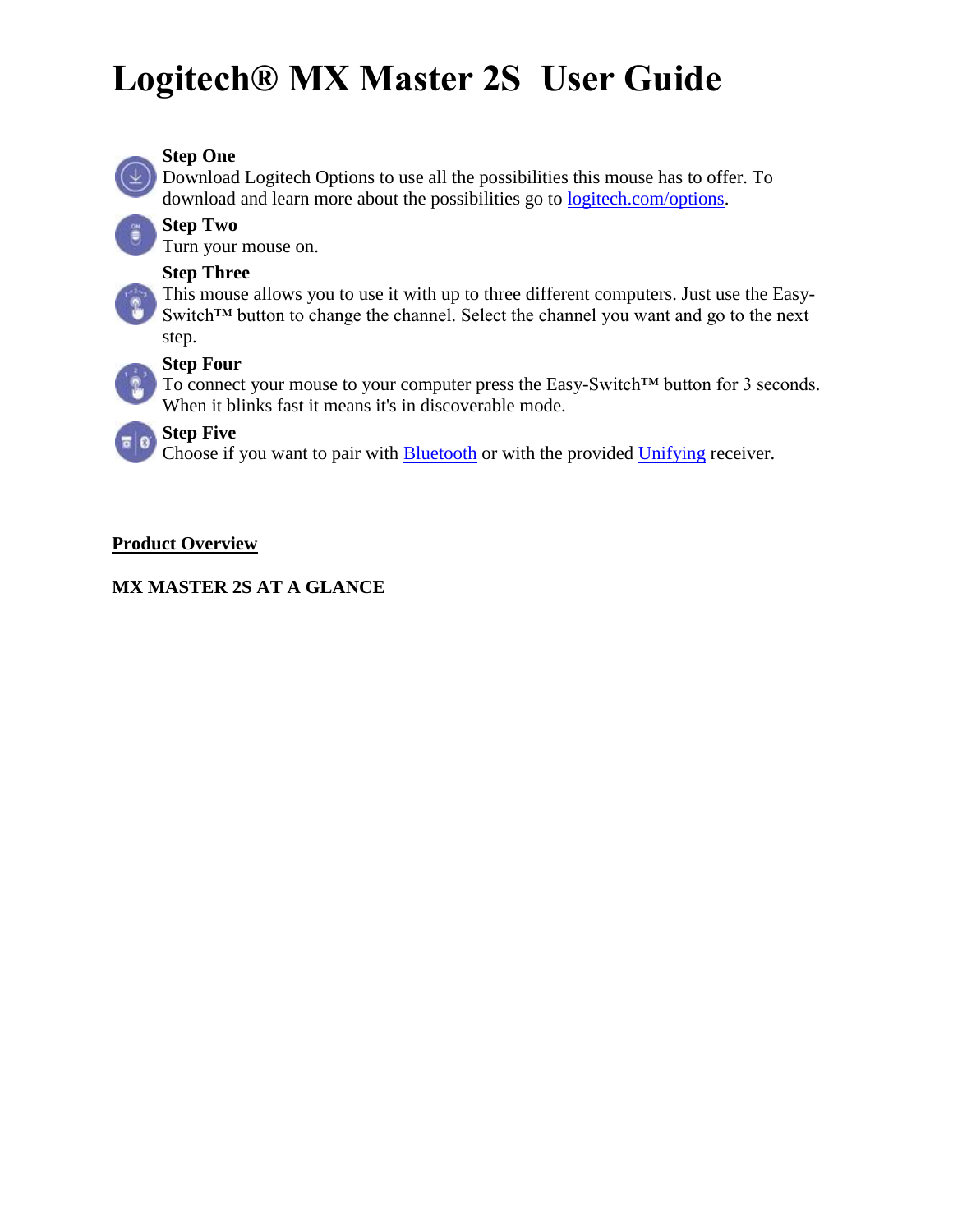

- 
- 
- 
- 
- 
- 1 Speed-adaptive scroll wheel 6 Darkfield high precision sensor
- 2 Manual shift button 7 Easy-Switch & connect button
- 3 Gesture button 8 Battery status LED
- 4 Micro USB port 9 Thumb wheel
- $5 On/O$  f button  $10 Back/forward$  buttons

#### **Features:**

### **Speed adaptive scroll-wheel**

If SmartShift™ is enabled, the speed-adaptive scroll wheel shifts between two scrolling modes automatically, in response to your touch.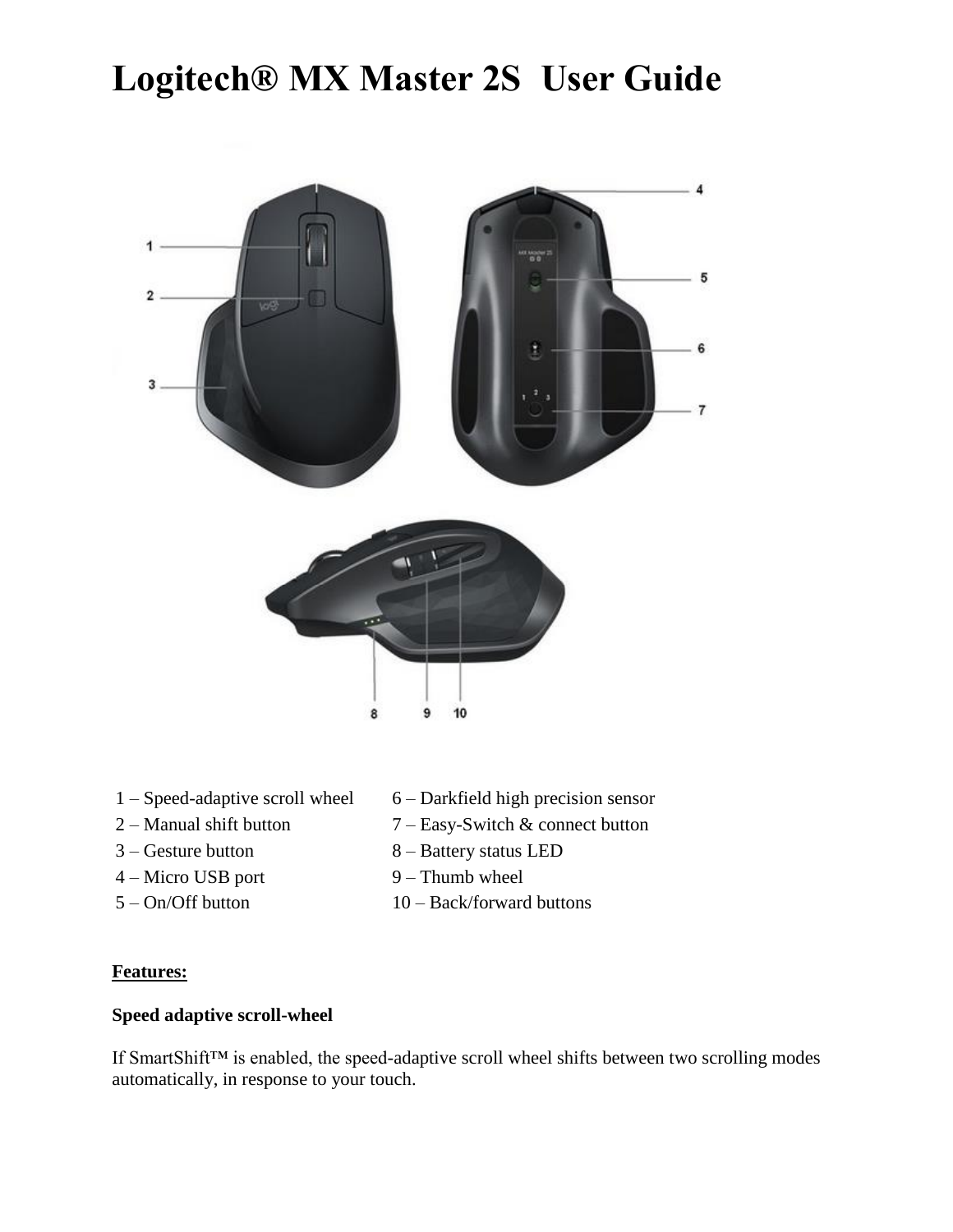- Click-to-click (ratchet) mode ideal for precise navigation of items and lists.
- Hyper-fast (freespin) mode near-frictionless spinning, letting you fly through long documents and web pages.



### **Enable SmartShift**

Select **Enable** from the SmartShift pull-down menu on the Point and scroll tab.



Turn off SmartShift by selecting Disable from the SmartShift pull-down menu.

When SmartShift is disabled, spinning or braking the scroll wheel has no effect on the current scrolling mode.

### **Switch modes manually**

Whether SmartShift is enabled or disabled, you can manually switch between modes by pressing the mode shift button.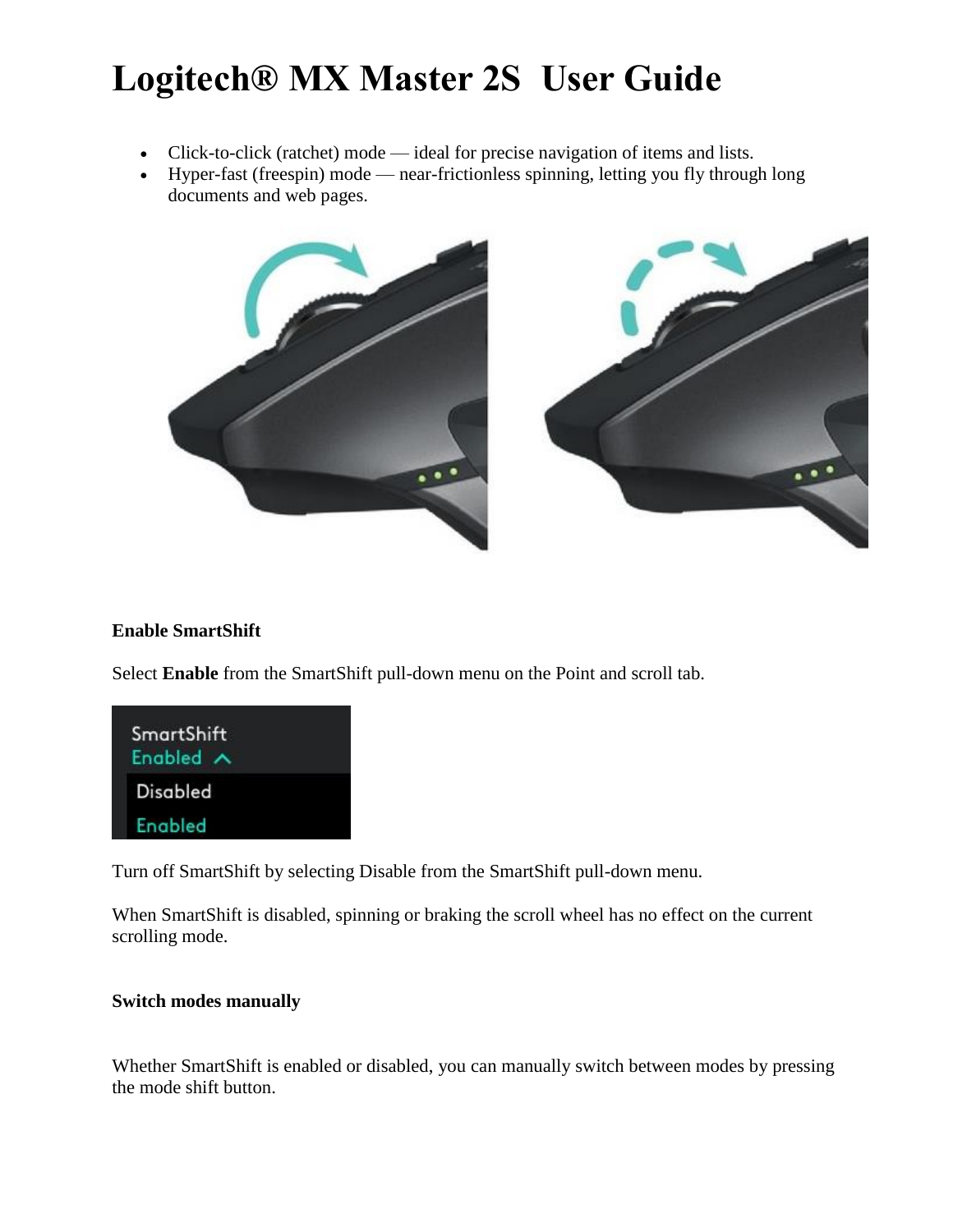By default, mode shift is assigned to the button on top of the mouse. (Check current button assignments on the Mouse tab.)



### **Set a fixed scroll wheel mode**

If you prefer to use just one mode, you can fix the scroll wheel to either click-to-click (ratchet) or hyper-fast (freespin) mode.

On the Point and scroll tab, select Ratchet or Freespin from the Fixed scroll wheel mode pulldown menu.

| Fixed scroll wheel mode<br>Free spin A |
|----------------------------------------|
| Ratchet                                |
| Free spin                              |

#### **IMPORTANT!**

You can fix the scroll wheel mode only if SmartShift is disabled and mode shift is not assigned to any MX Master button.

To activate fixed scroll wheel mode: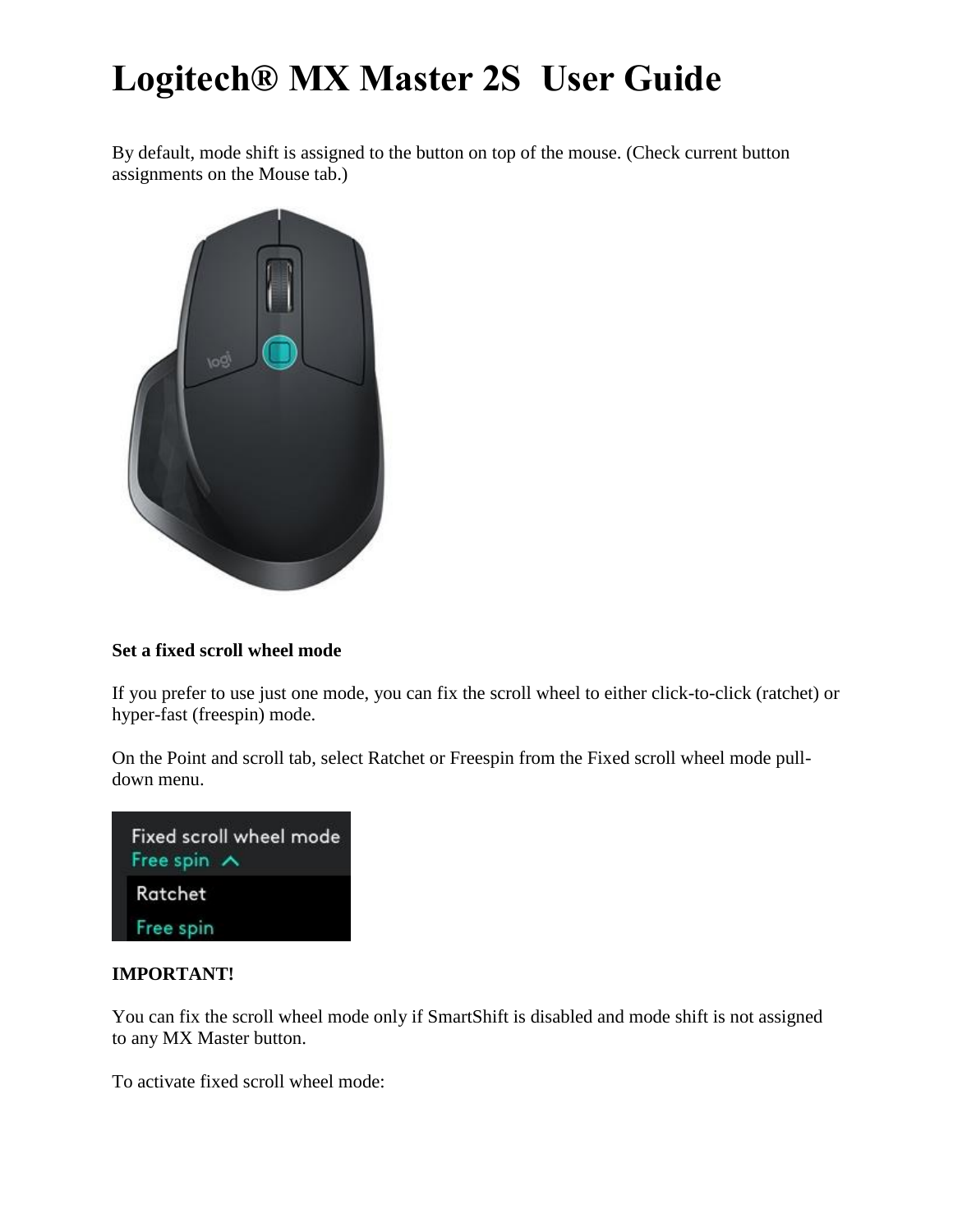- Select **Disable** from the SmartShift pull-down menu.
- On the Mouse tab, click the highlighted mode shift button and select an action other than mode shift.

[For more help, see the MX Master 2S FAQ page](http://support.logitech.com/en_us/product/mx-master-2s-flow/faq)

### **Thumb wheel**

Scroll side to side effortlessly with a stroke of your thumb.



To scroll horizontally:

• Spin the thumb wheel up (to scroll right) or down (to scroll left)

Install Logitech Options software to extend thumb wheel capabilities:

- Invert scrolling direction
- Reproduce touch-based gestures
- Adjust scrolling speed and resolution
- Navigate tabbed content
- Switch apps
- Swipe between full-screen apps (Mac only)
- Switch between full-screen apps (Windows 8 only)
- Zoom in and out
- Adjust volume
- Control screen brightness
- Display notifications (Mac only)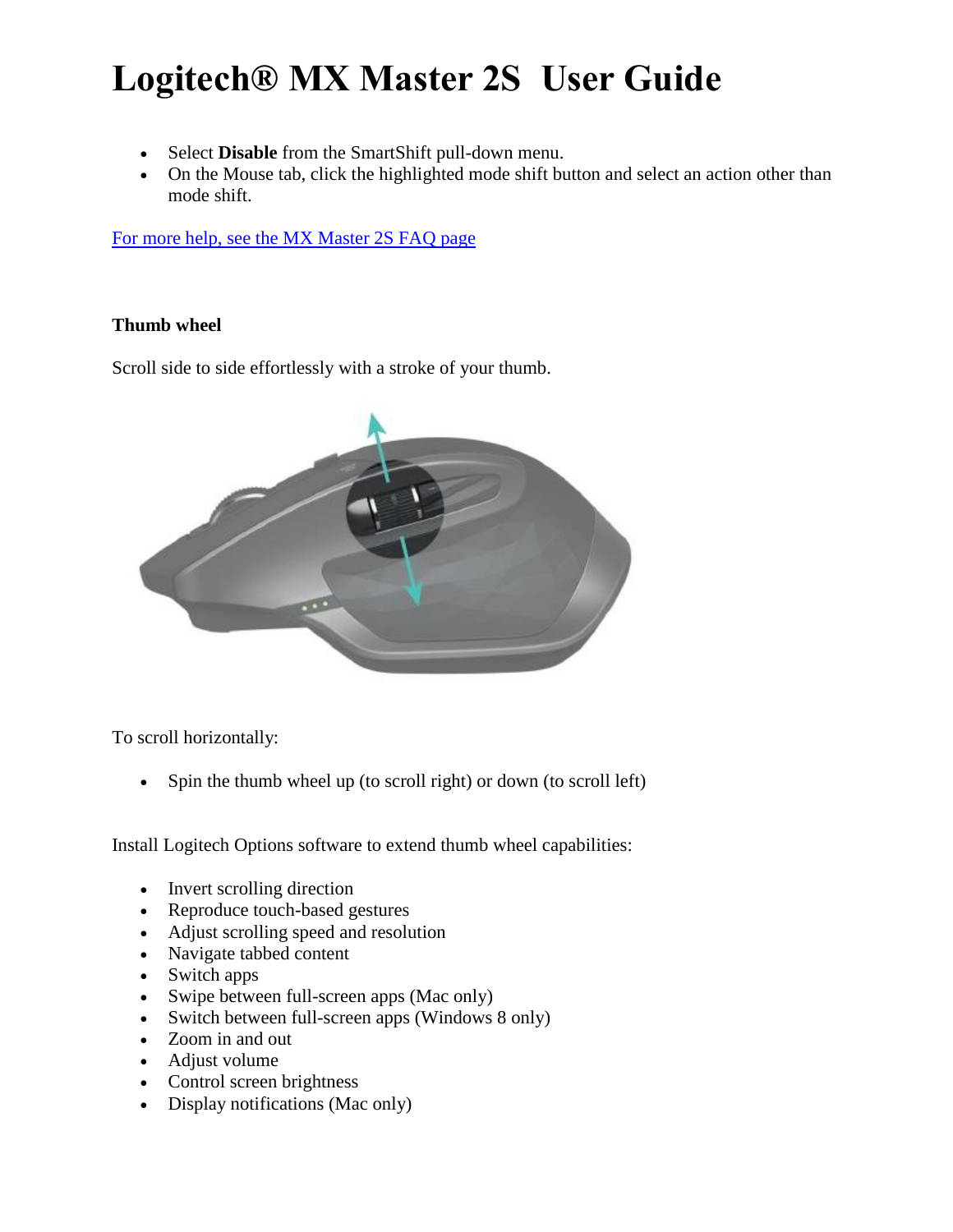#### **Gesture button**

GESTURES STREAMLINE NAVIGATION AND DESKTOP MANAGEMENT

Install Logitech Options software to enable gestures for managing media, panning, zoom, and rotation, plus custom tasks.

Assign up to five different actions to the Gesture button. Or map gestures to other MX Master buttons, including the middle button or manual shift button.



To perform a gesture:

• Hold down the Gesture button while moving the mouse left, right, up, or down.

The figure below shows the gestures for managing windows in Windows 8 and in Mac OS X.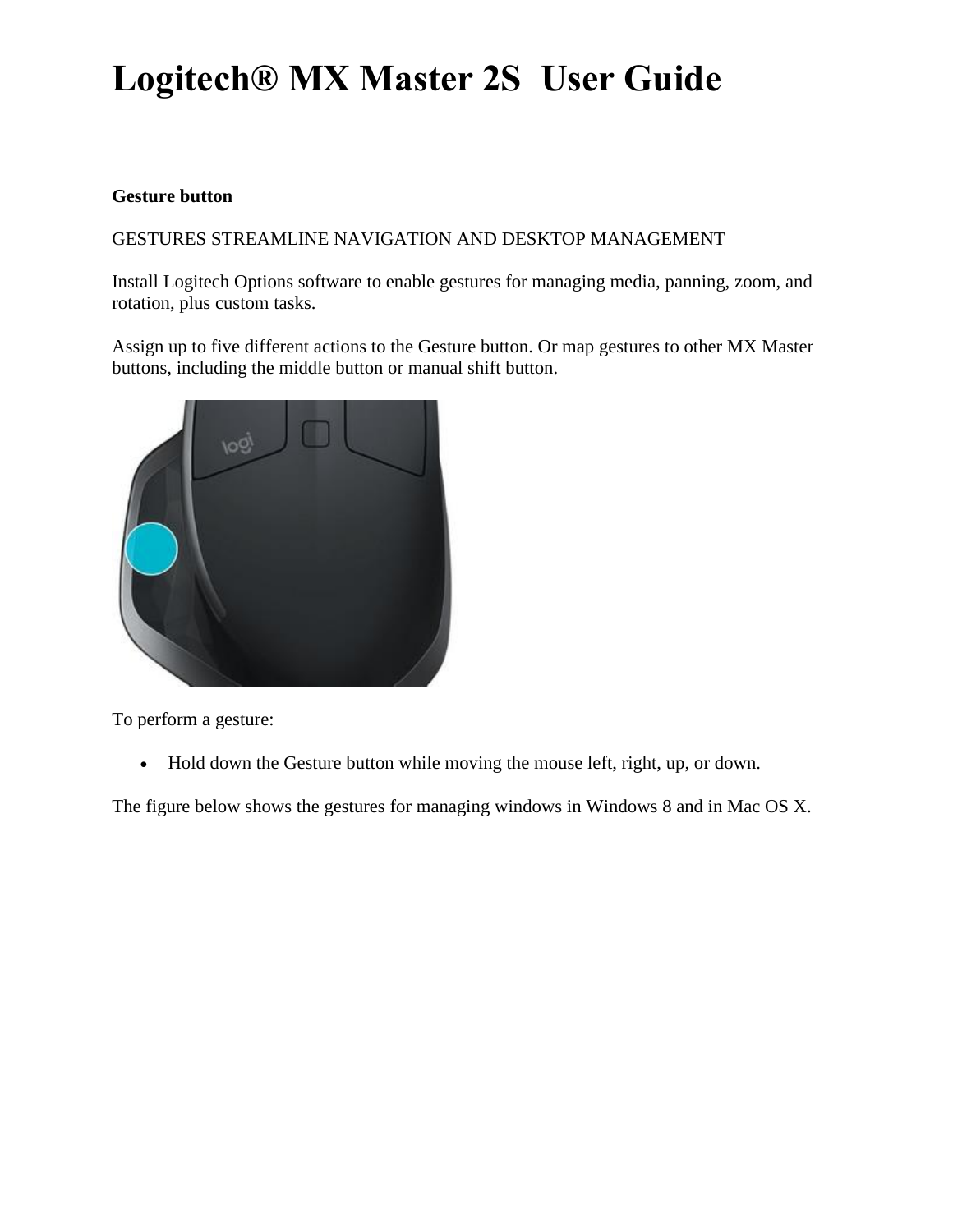

#### **Back/Forward buttons**

Conveniently located at your thumb, the back and forward buttons enhance navigation and simplify tasks.



To move back and forward:

 Press the back or forward button to navigate web or document pages, depending on the location of the mouse pointer.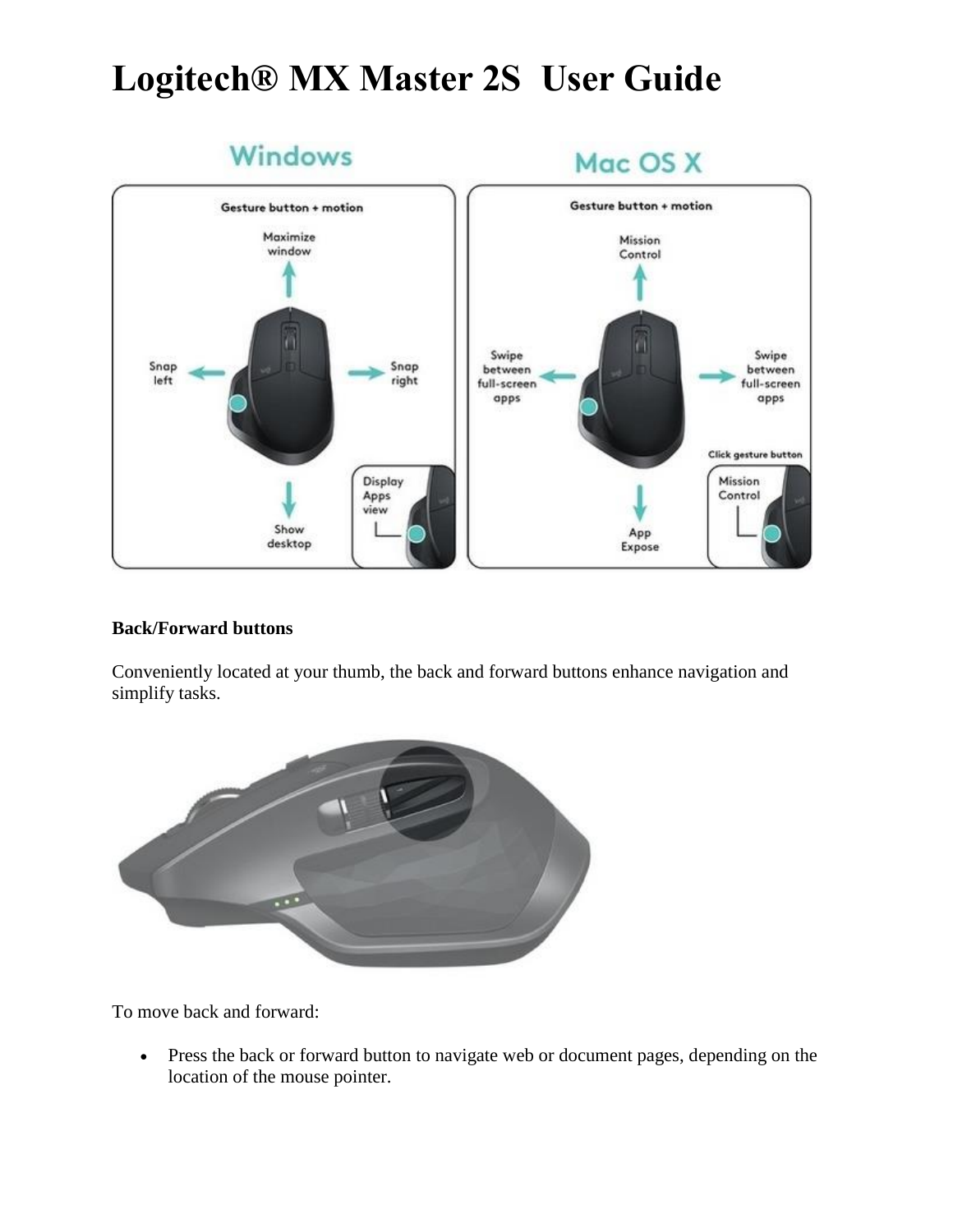NOTE: On the Mac, enabling of the back/forward buttons requires installation of Logitech Options software.

Install Logitech Options software to unlock new capabilities for the back/forward buttons

In addition to enabling the buttons for use with Macs, Logitech Options software lets you map other useful functions to the buttons, including OS navigation, zoom, dictionary lookup, and more.

#### **Battery**



1 – Charging cable

## RECHARGE MX MASTER 2S

 Connect one end of the provided charging cable to the Micro-USB port on the mouse and the other end to a USB power source.